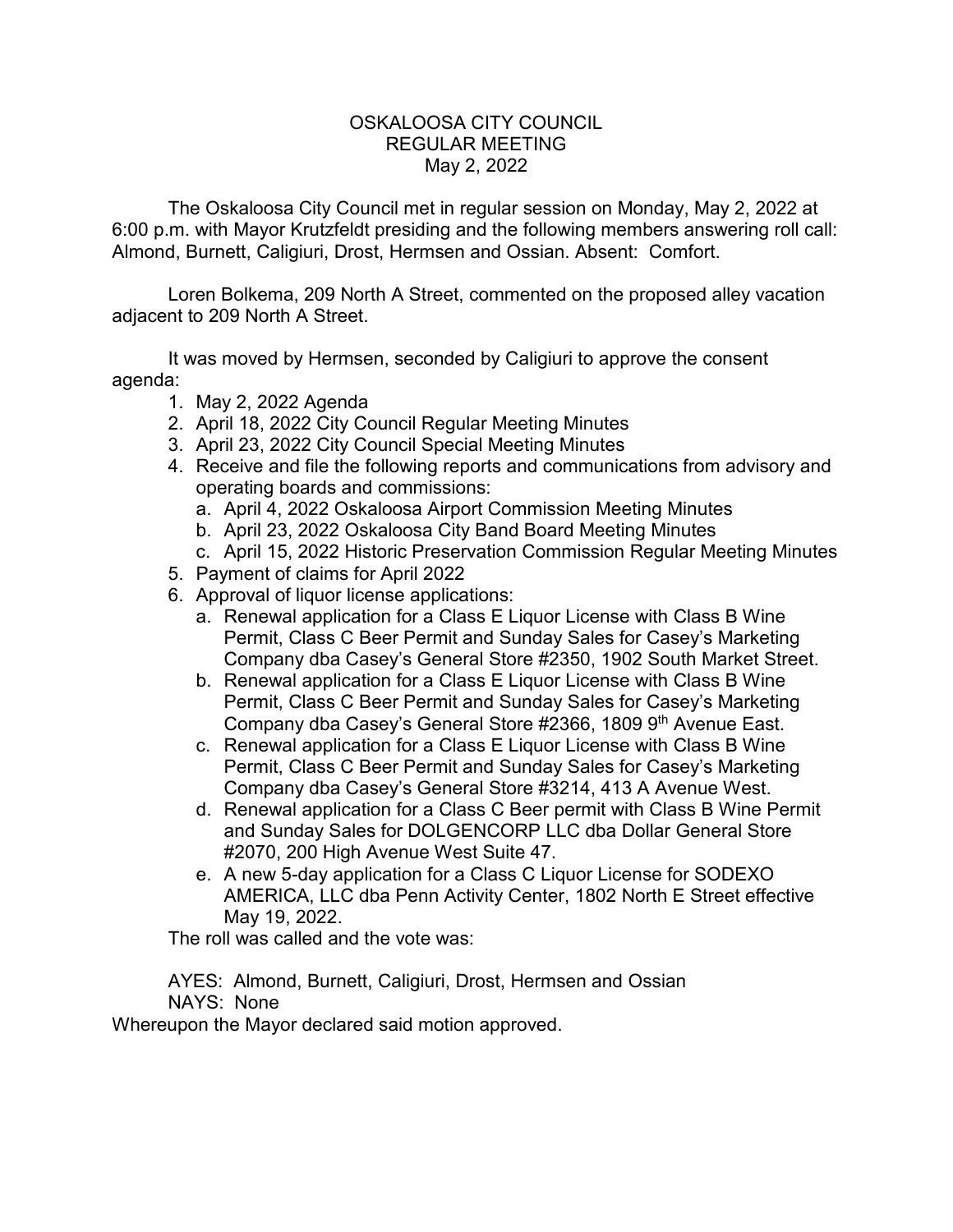It was moved by Hermsen, seconded by Caligiuri to approve Pay Application No. 8 in the amount of \$1,974.57 to Drish Construction, Inc. for work completed on the Meadow Creek Street Reconstruction Project. The roll was called and the vote was:

AYES: Almond, Burnett, Caligiuri, Drost, Hermsen and Ossian NAYS: None Whereupon the Mayor declared said motion approved.

It was moved by Hermsen, seconded by Caligiuri to approve Pay Application No. 9 in the amount of \$38,798.87 to Drish Construction, Inc. for work completed on the 5<sup>th</sup> Avenue West and South F Street Sewer and Water Improvements Project. The roll was called and the vote was:

AYES: Almond, Burnett, Caligiuri, Drost, Hermsen and Ossian NAYS: None Whereupon the Mayor declared said motion approved.

It was moved by Hermsen, seconded by Caligiuri to approve Pay Application No. 8 in the amount of \$79,819.49 to Christner Contracting, Inc., and \$908.48 to Area 15 Regional Planning Commission for work completed on the Façade Improvement Project Phase III. The roll was called and the vote was:

AYES: Almond, Burnett, Caligiuri, Drost, Hermsen and Ossian NAYS: None Whereupon the Mayor declared said motion approved.

It was moved by Hermsen, seconded by Caligiuri to appoint Matt Montavon to the Municipal Housing Agency Board for a term ending February 28, 2024. The roll was called and the vote was:

AYES: Almond, Burnett, Caligiuri, Drost, Hermsen and Ossian NAYS: None

Whereupon the Mayor declared said motion approved.

Hermsen introduced Resolution No. 22-05-55 entitled "RESOLUTION DESIGNATING THE OFFICIAL NEWSPAPER OF THE CITY OF OSKALOOSA" and moved its approval. Caligiuri seconded the motion. The roll was called and the vote was:

AYES: Almond, Burnett, Caligiuri, Drost, Hermsen and Ossian NAYS: None

Whereupon the Mayor declared said resolution duly adopted.

Hermsen introduced Resolution No. 22-05-56 entitled "RESOLUTION SCHEDULING A PUBLIC HEARING ON VACATION AND SALE OF THE 120 FOOT BY 16.5 FOOT SECTION OF THE EAST-WEST ALLEY ADJACENT TO 209 NORTH A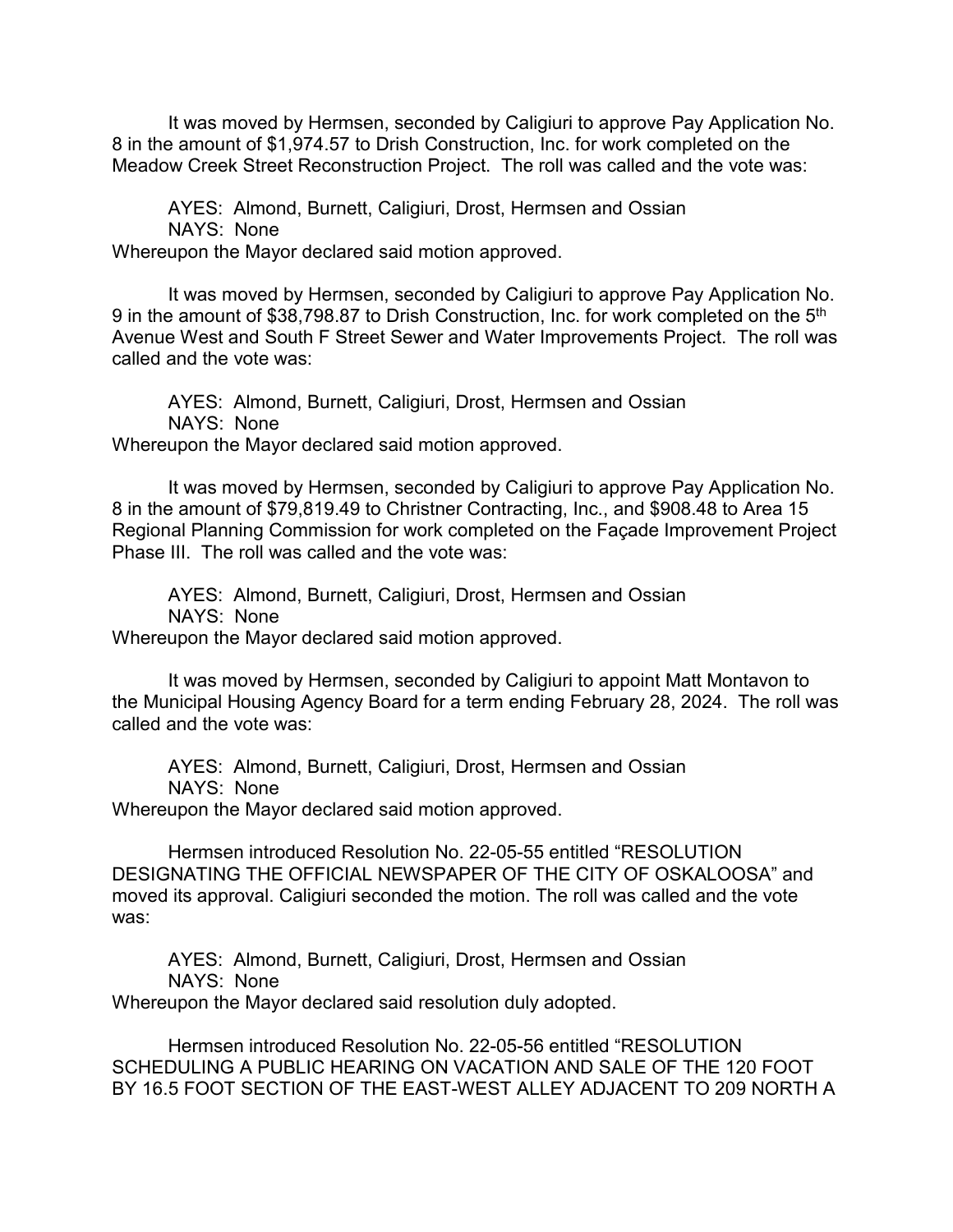STREET" and moved its approval. Caligiuri seconded the motion. The roll was called and the vote was:

AYES: Almond, Burnett, Caligiuri, Drost, Hermsen and Ossian NAYS: None Whereupon the Mayor declared said resolution duly adopted.

Hermsen introduced Resolution No. 22-05-57 entitled "RESOLUTION SCHEDULING A PUBLIC HEARING ON VACATION AND SALE OF THE 133 FOOT BY 16.5 FOOT SECTION OF THE NORTH-SOUTH ALLEY ADJACENT TO 308 NORTH 5TH STREET" and moved its approval. Caligiuri seconded the motion. The roll was called and the vote was:

AYES: Almond, Burnett, Caligiuri, Drost, Hermsen and Ossian NAYS: None Whereupon the Mayor declared said resolution duly adopted.

Hermsen introduced Resolution No. 22-05-58 entitled "RESOLUTION SETTING A DATE FOR A PUBLIC HEARING FOR THE SALE OF CITY-OWNED PROPERTY LOCATED AT 209 NORTH 8<sup>TH</sup> STREET" and moved its approval. Caligiuri seconded the motion. The roll was called and the vote was:

AYES: Almond, Burnett, Caligiuri, Drost, Hermsen and Ossian NAYS: None Whereupon the Mayor declared said resolution duly adopted.

Hermsen introduced Resolution No. 22-05-59 entitled "RESOLUTION SETTING A DATE FOR A PUBLIC HEARING FOR THE SALE OF CITY-OWNED PROPERTY GENERALLY LOCATED 901 E AVENUE WEST" and moved its approval. Caligiuri seconded the motion. The roll was called and the vote was:

AYES: Almond, Burnett, Caligiuri, Drost, Hermsen and Ossian NAYS: None Whereupon the Mayor declared said resolution duly adopted.

The Mayor announced there were vacancies on the Airport Commission, Board of Adjustment, Building Code Board of Appeals, Civil Service Commission, Historic

Preservation Commission, and Municipal Housing Board.

Burnett introduced Resolution No. 22-05-60 entitled "RESOLUTION SELECTING A PRELIMINARY STUDY-PHASE ALTERNATIVE FOR THE WASTEWATER FACILITY PLAN FOR LONG TERM IMPROVEMENTS" and moved its approval. Hermsen seconded the motion. The roll was called and the vote was:

AYES: Almond, Burnett, Caligiuri, Drost, Hermsen and Ossian NAYS: None